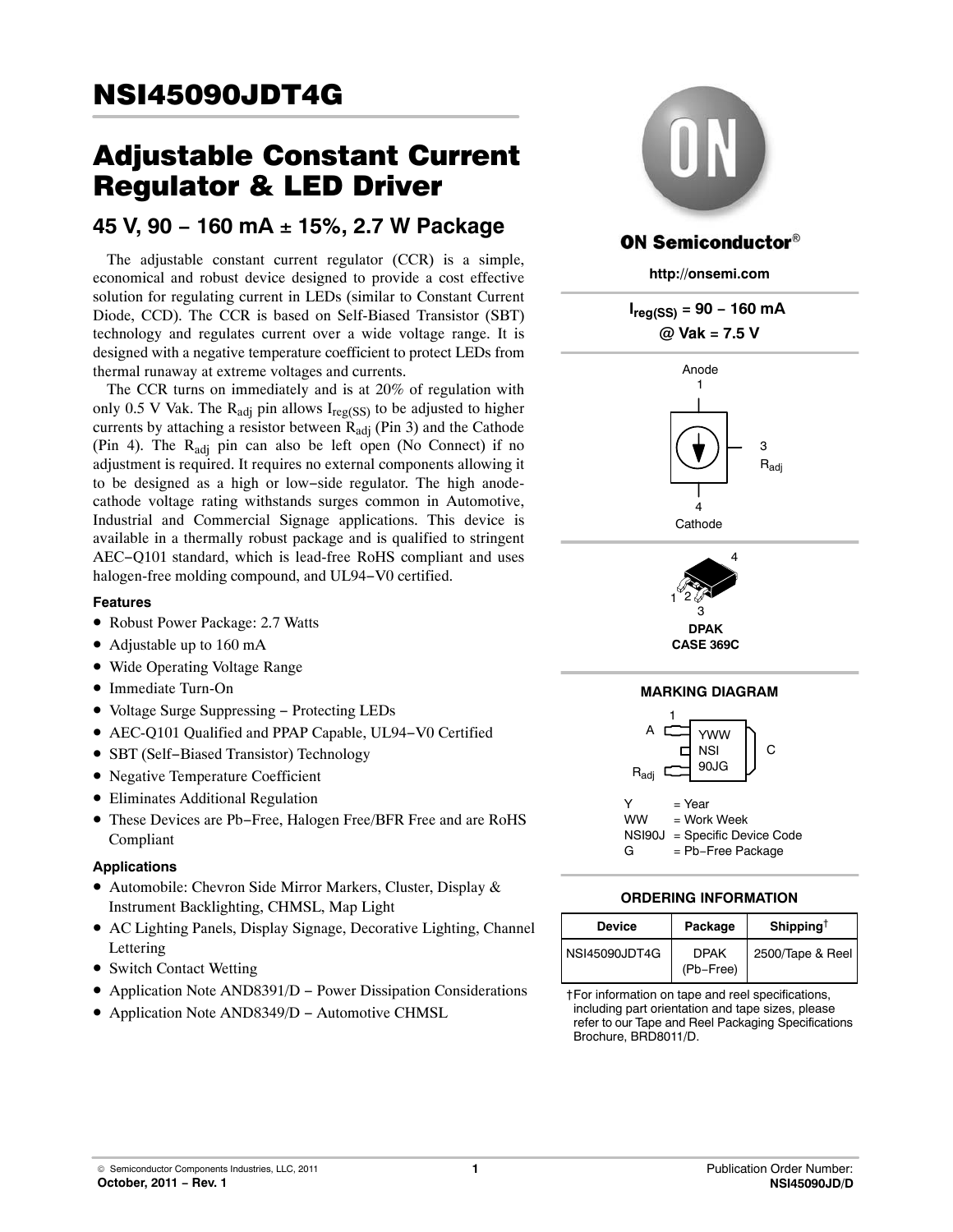### **MAXIMUM RATINGS**  $(T_A = 25^\circ \text{C}$  unless otherwise noted)

| Rating                                           | Symbol                            | Value           | Unit                                 |  |
|--------------------------------------------------|-----------------------------------|-----------------|--------------------------------------|--|
| Anode-Cathode Voltage                            | Vak Max                           | 45              |                                      |  |
| Reverse Voltage                                  | VR                                | 500             | mV                                   |  |
| Operating and Storage Junction Temperature Range | Tj, T <sub>sta</sub>              | $-55$ to $+150$ | °C                                   |  |
| <b>ESD Rating:</b>                               | Human Body Model<br>Machine Model | <b>ESD</b>      | Class 3A (4000 V)<br>Class B (200 V) |  |

Stresses exceeding Maximum Ratings may damage the device. Maximum Ratings are stress ratings only. Functional operation above the Recommended Operating Conditions is not implied. Extended exposure to stresses above the Recommended Operating Conditions may affect device reliability.

### **ELECTRICAL CHARACTERISTICS** (T<sub>A</sub> = 25°C unless otherwise noted)

| <b>Characteristic</b>                         | <b>Symbol</b> | Min  | <b>Typ</b> | Max   | Unit |
|-----------------------------------------------|---------------|------|------------|-------|------|
| Steady State Current $@$ Vak = 7.5 V (Note 1) | $I_{reg(SS)}$ | 76.5 | 90         | 103.5 | mA   |
| Voltage Overhead (Note 2)                     | Voverhead     |      | 1.8        |       |      |
| Pulse Current @ $Vak = 7.5 V$ (Note 3)        | $I_{reg(P)}$  | 86.2 | 103        | 119.6 | mA   |
| Capacitance $@$ Vak = 7.5 V (Note 4)          | C             |      |            |       | pF   |
| Capacitance $@$ Vak = 0 V (Note 4)            |               |      | 70         |       | pF   |

1. Ireg(SS) steady state is the voltage (Vak) applied for a time duration ≥ 80 sec, using FR−4 @ 300 mm2 2 oz. Copper traces, in still air.

2. V<sub>overhead</sub> = V<sub>in</sub> − V<sub>LEDs</sub>. V<sub>overhead</sub> is typical value for 65% I<sub>reg(SS)</sub>.

3. I<sub>reg(P)</sub> non−repetitive pulse test. Pulse width t ≤ 1 msec.<br>4. f = 1 MHz, 0.02 V RMS.

### **THERMAL CHARACTERISTICS**

| <b>Characteristic</b>                                                       | Symbol                                | <b>Max</b>      | Unit                    |
|-----------------------------------------------------------------------------|---------------------------------------|-----------------|-------------------------|
| Total Device Dissipation (Note 5) $T_A = 25^{\circ}C$<br>Derate above 25°C  | $P_D$                                 | 1771<br>14.16   | mW<br>$mW$ /°C          |
| Thermal Resistance, Junction-to-Ambient (Note 5)                            | $\mathsf{R}_{\theta \mathsf{JA}}$     | 70.6            | $\degree$ C/W           |
| Thermal Reference, Junction-to-Lead 4 (Note 5)                              | $\mathsf{R}_{\mathsf{\mathsf{WJL4}}}$ | 6.8             | $\degree$ C/W           |
| Total Device Dissipation (Note 6) $T_A = 25^{\circ}C$<br>Derate above 25°C  | $P_D$                                 | 2083<br>16.67   | mW<br>mW/°C             |
| Thermal Resistance, Junction-to-Ambient (Note 6)                            | $\mathsf{R}_{\theta \mathsf{JA}}$     | 60              | $\degree$ C/W           |
| Thermal Reference, Junction-to-Lead 4 (Note 6)                              | $R_{\psi J L4}$                       | 6.3             | $\degree$ C/W           |
| Total Device Dissipation (Note 7) $T_A = 25^{\circ}C$<br>Derate above 25°C  | $P_D$                                 | 2080<br>16.64   | mW<br>mW/°C             |
| Thermal Resistance, Junction-to-Ambient (Note 7)                            | $\mathsf{R}_{\theta \mathsf{JA}}$     | 60.1            | °C/W                    |
| Thermal Reference, Junction-to-Lead 4 (Note 7)                              | $R_{\psi J L4}$                       | 6.5             | $\degree$ C/W           |
| Total Device Dissipation (Note 8) $T_A = 25^{\circ}C$<br>Derate above 25°C  | $P_D$                                 | 2441<br>19.53   | mW<br>mW/°C             |
| Thermal Resistance, Junction-to-Ambient (Note 8)                            | $\mathsf{R}_{\theta \text{JA}}$       | 51.2            | $\degree$ C/W           |
| Thermal Reference, Junction-to-Lead 4 (Note 8)                              | $R_{\psi J L4}$                       | 5.9             | $\degree$ C/W           |
| Total Device Dissipation (Note 9) $T_A = 25^{\circ}C$<br>Derate above 25°C  | $P_D$                                 | 2309<br>18.47   | mW<br>$mW$ /°C          |
| Thermal Resistance, Junction-to-Ambient (Note 9)                            | $R_{\theta JA}$                       | 54.1            | $\degree$ C/W           |
| Thermal Reference, Junction-to-Lead 4 (Note 9)                              | $\mathsf{R}_{\mathsf{WJL4}}$          | 6.2             | $\degree$ C/W           |
| Total Device Dissipation (Note 10) $T_A = 25^{\circ}C$<br>Derate above 25°C | $P_D$                                 | 2713<br>21.71   | mW<br>$mW$ /°C          |
| Thermal Resistance, Junction-to-Ambient (Note 10)                           | $R_{\theta JA}$                       | 46.1            | $\mathrm{C}/\mathrm{W}$ |
| Thermal Reference, Junction-to-Lead 4 (Note 10)                             | $\mathsf{R}_{\mathsf{WJL4}}$          | 5.7             | $\degree$ C/W           |
| Junction and Storage Temperature Range                                      | $T_J$ , $T_{\text{stg}}$              | $-55$ to $+150$ | $^{\circ}$ C            |

NOTE: Lead measurements are made by non−contact methods such as IR with treated surface to increase emissivity to 0.9.

Lead temperature measurement by attaching a T/C may yield values as high as 30% higher °C/W values based upon empirical measurements and method of attachment.

5. FR-4  $@$  300 mm<sup>2</sup>, 1 oz. copper traces, still air.

6. FR−4  $@$  300 mm<sup>2</sup>, 2 oz. copper traces, still air.

7. FR−4 @ 500 mm<sup>2</sup>, 1 oz. copper traces, still air.

8. FR-4  $@$  500 mm<sup>2</sup>, 2 oz. copper traces, still air.

9. FR−4 @ 700 mm<sup>2</sup>, 1 oz. copper traces, still air.

10.FR−4 @ 700 mm2, 2 oz. copper traces, still air.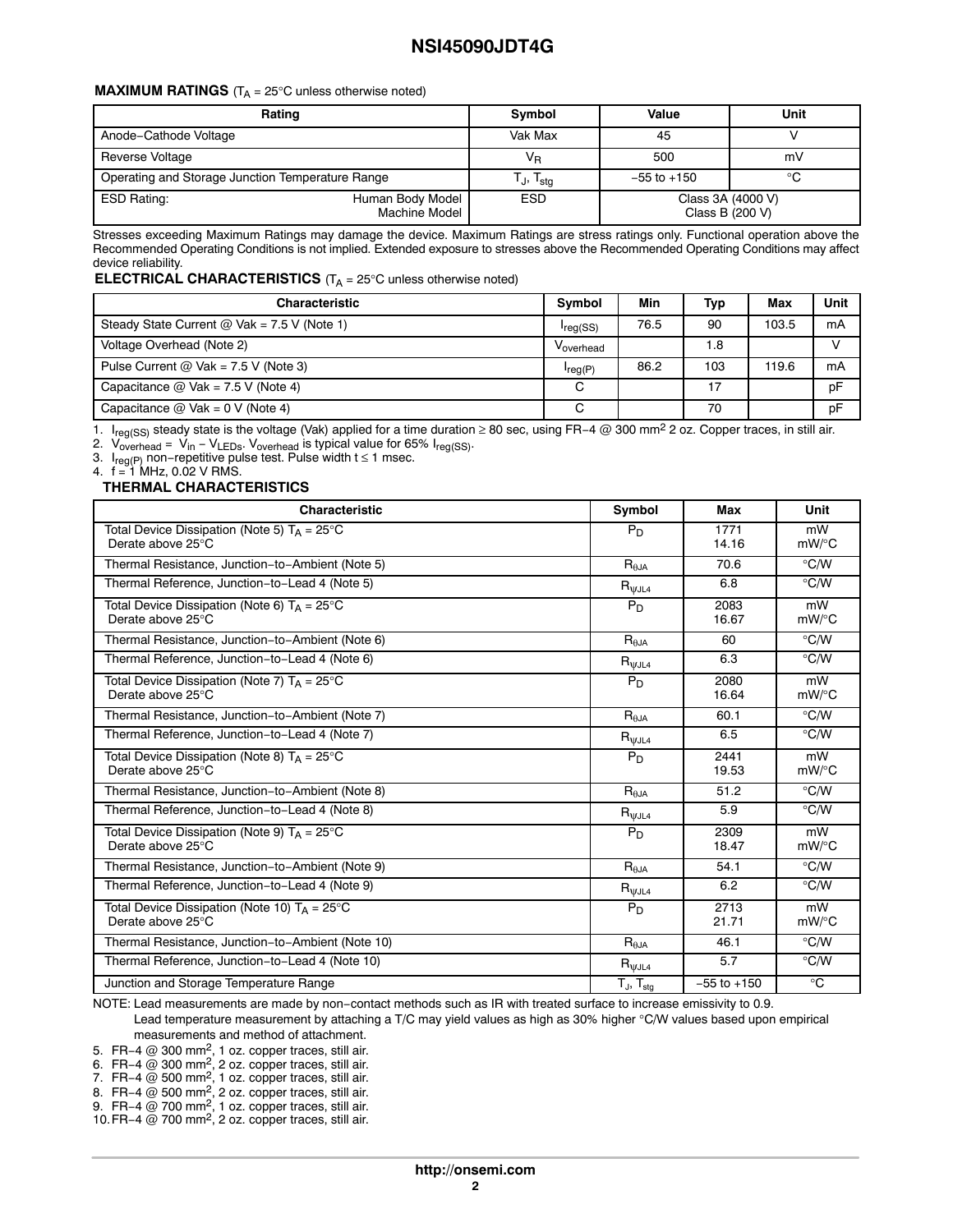### **TYPICAL PERFORMANCE CURVES**

Minimum FR−4 @ 300 mm2, 2 oz Copper Trace, Still Air

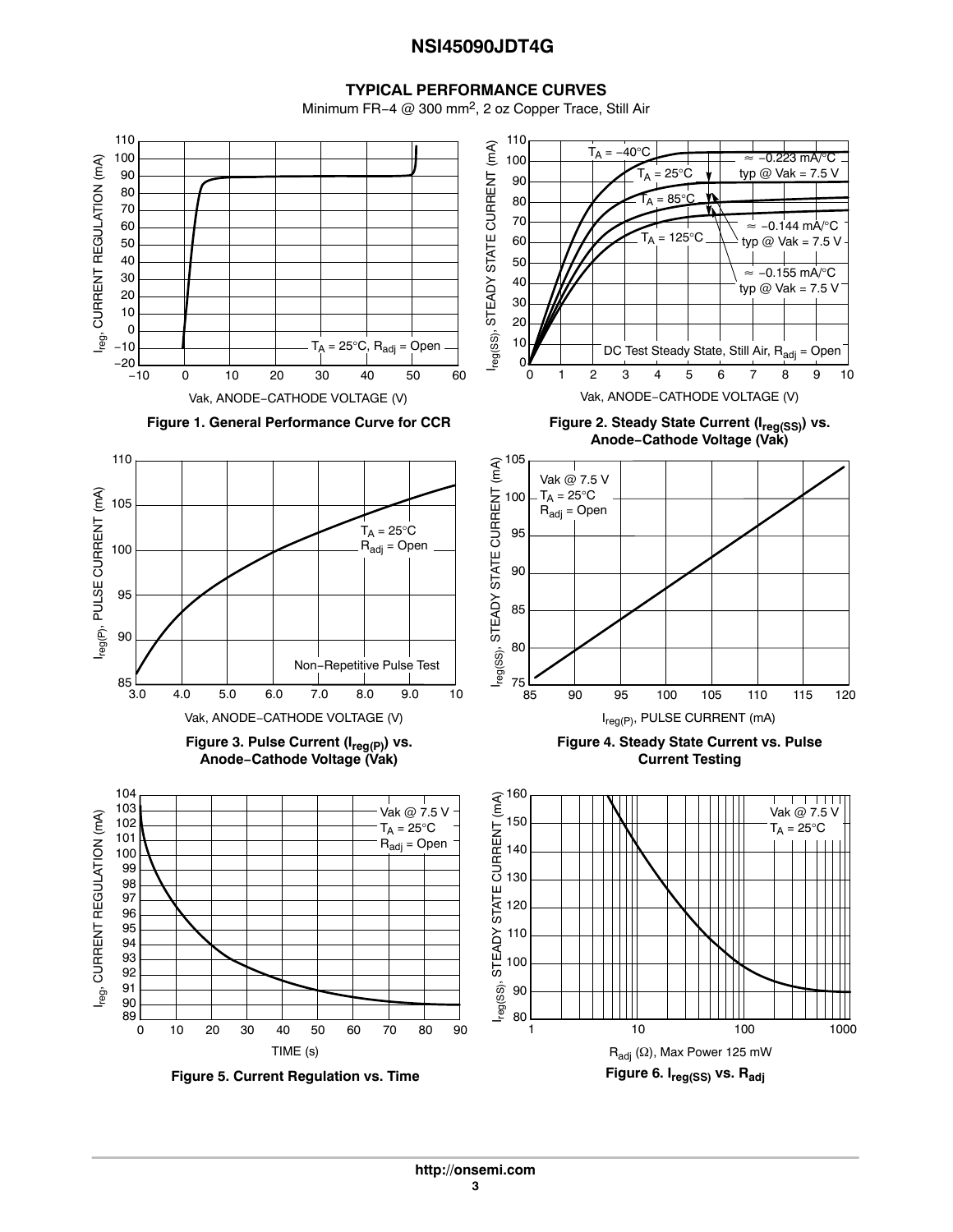

### **APPLICATIONS INFORMATION**

The CCR is a self biased transistor designed to regulate the current through itself and any devices in series with it. The device has a slight negative temperature coefficient, as shown in Figure  $2 - Tri$  Temp. (i.e. if the temperature increases the current will decrease). This negative temperature coefficient will protect the LEDS by reducing the current as temperature rises.

The CCR turns on immediately and is typically at 20% of regulation with only 0.5 V across it.

The device is capable of handling voltage for short durations of up to 45 V so long as the die temperature does not exceed 150°C. The determination will depend on the thermal pad it is mounted on, the ambient temperature, the pulse duration, pulse shape and repetition.

### **Single LED String**

The CCR can be placed in series with LEDs as a High Side or a Low Side Driver. The number of the LEDs can vary from one to an unlimited number. The designer needs to calculate the maximum voltage across the CCR by taking the maximum input voltage less the voltage across the LED string (Figures 8 and [9](#page-4-0)).

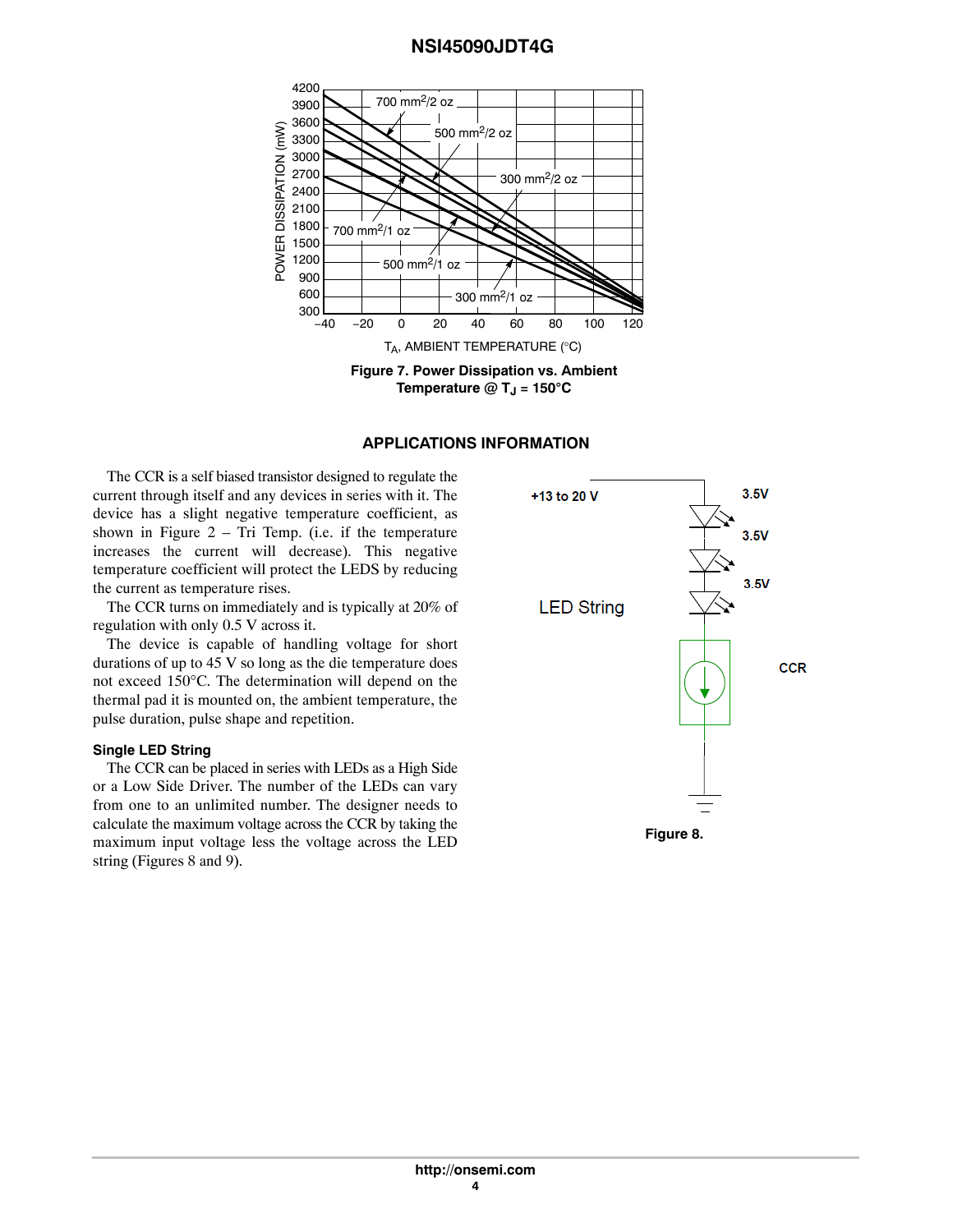<span id="page-4-0"></span>



### **Higher Current LED Strings**

Two or more fixed current CCRs can be connected in parallel. The current through them is additive (Figure 10).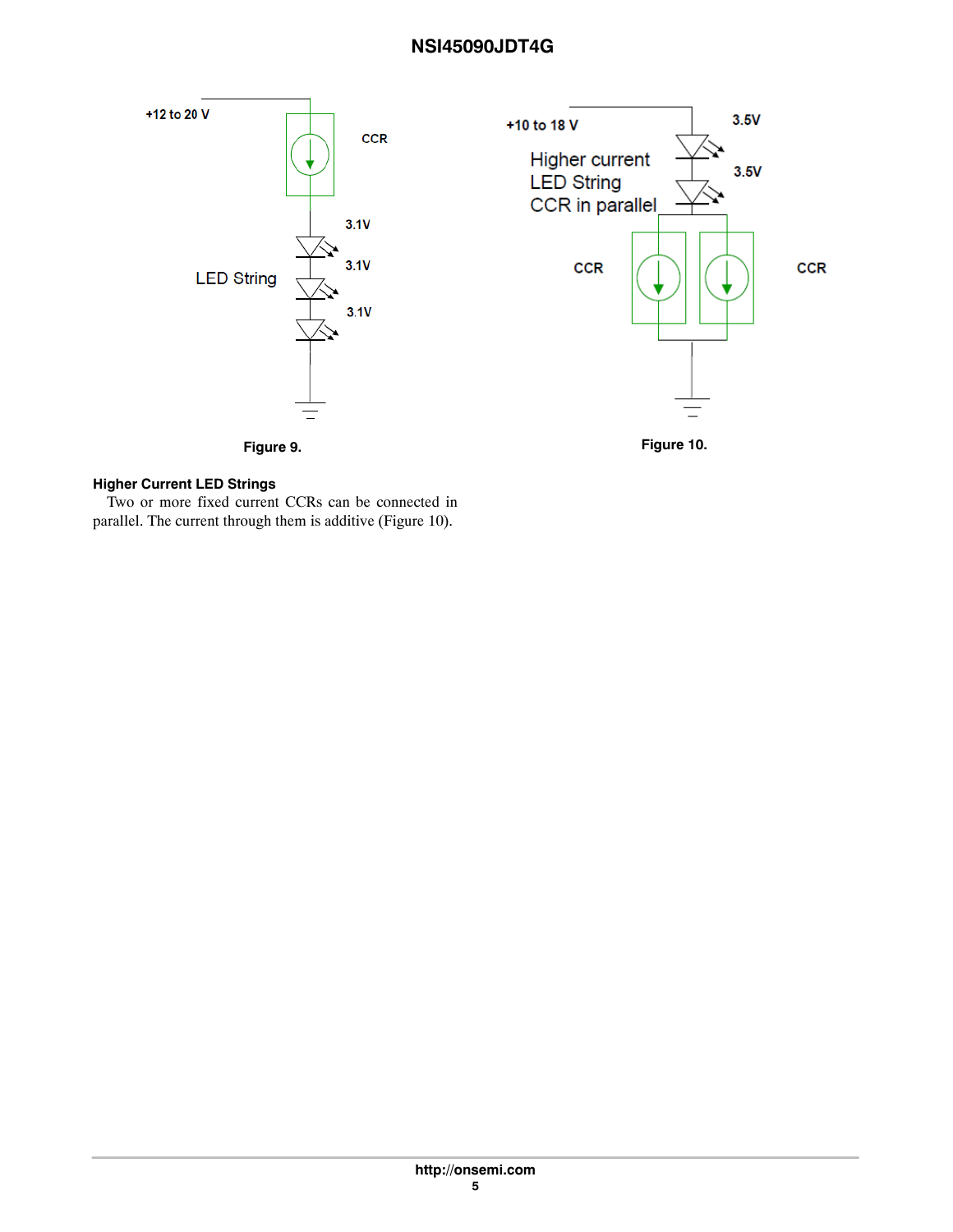# **Other Currents**

The adjustable CCR can be placed in parallel with any other CCR to obtain a desired current. The adjustable CCR provides the ability to adjust the current as LED efficiency increases to obtain the same light output (Figure 11).





# **Dimming using PWM**

The dimming of an LED string can be easily achieved by placing a BJT in series with the CCR (Figure 12).



**Figure 12.** 

The method of pulsing the current through the LEDs is known as Pulse Width Modulation (PWM) and has become the preferred method of changing the light level. LEDs being a silicon device, turn on and off rapidly in response to the current through them being turned on and off. The switching time is in the order of 100 nanoseconds, this equates to a maximum frequency of 10 Mhz, and applications will typically operate from a 100 Hz to 100 kHz. Below 100 Hz the human eye will detect a flicker from the light emitted from the LEDs. Between 500 Hz and 20 kHz the circuit may generate audible sound. Dimming is achieved by turning the

LEDs on and off for a portion of a single cycle. This on/off cycle is called the Duty cycle (D) and is expressed by the amount of time the LEDs are on (Ton) divided by the total time of an on/off cycle (Ts) (Figure 13).



The current through the LEDs is constant during the period they are turned on resulting in the light being consistent with no shift in chromaticity (color). The brightness is in proportion to the percentage of time that the LEDs are turned on.

Figure 14 is a typical response of Luminance vs Duty Cycle.



# **Reducing EMI**

Designers creating circuits switching medium to high currents need to be concerned about Electromagnetic Interference (EMI). The LEDs and the CCR switch extremely fast, less than 100 nanoseconds. To help eliminate EMI, a capacitor can be added to the circuit across R2. (Figure 12) This will cause the slope on the rising and falling edge on the current through the circuit to be extended. The slope of the CCR on/off current can be controlled by the values of R1 and C1.

The selected delay / slope will impact the frequency that is selected to operate the dimming circuit. The longer the delay, the lower the frequency will be. The delay time should not be less than a 10:1 ratio of the minimum on time. The frequency is also impacted by the resolution and dimming steps that are required. With a delay of 1.5 microseconds on the rise and the fall edges, the minimum on time would be 30 microseconds. If the design called for a resolution of 100 dimming steps, then a total duty cycle time (Ts) of 3 milliseconds or a frequency of 333 Hz will be required.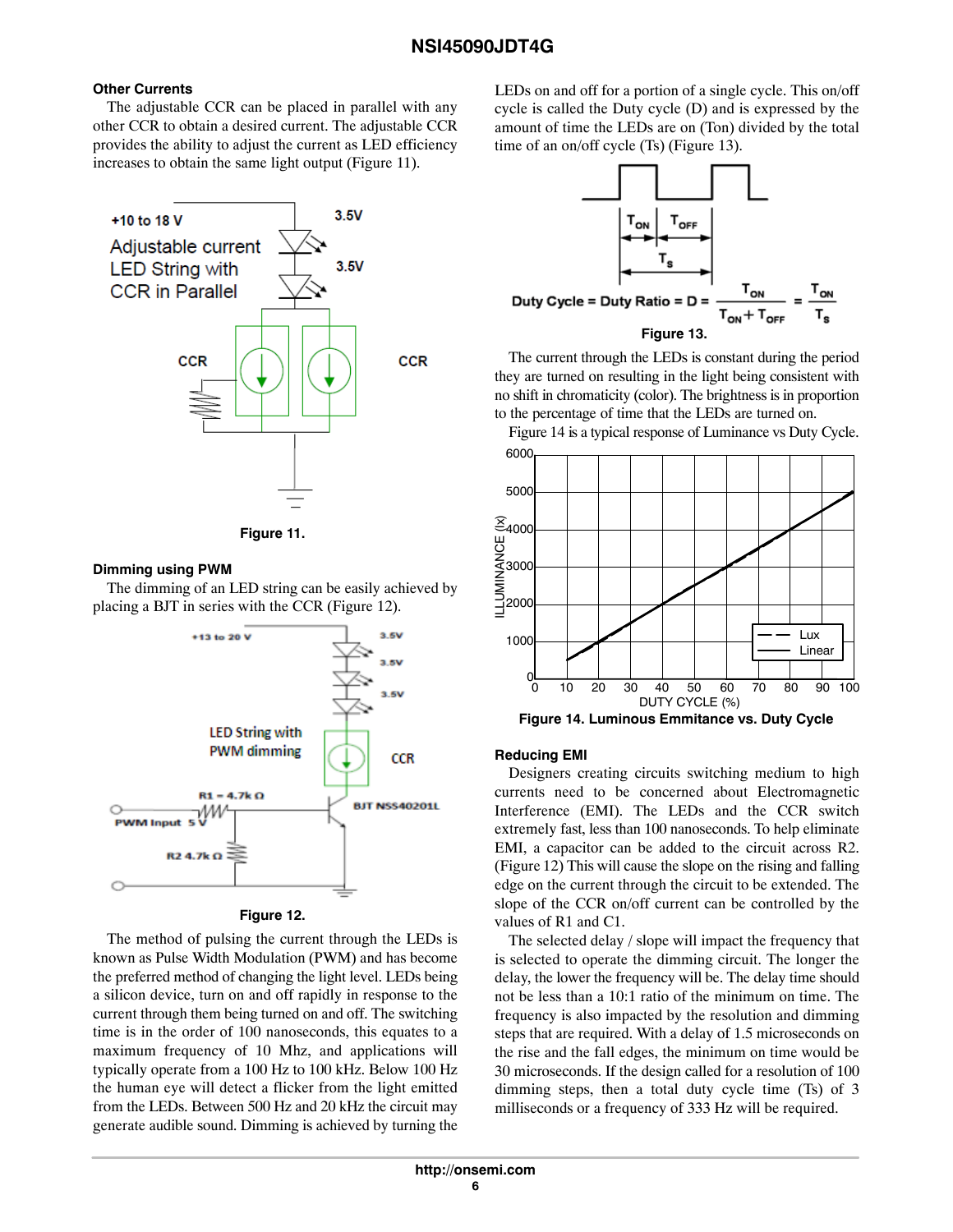# **Thermal Considerations**

As power in the CCR increases, it might become necessary to provide some thermal relief. The maximum power dissipation supported by the device is dependent upon board design and layout. Mounting pad configuration on the PCB, the board material, and the ambient temperature affect the rate of junction temperature rise for the part. When the device has good thermal conductivity through the PCB, the junction temperature will be relatively low with high power applications. The maximum dissipation the device can handle is given by:

$$
P_{D(MAX)} = \frac{T_{J(MAX)} - T_A}{R_{\theta JA}}
$$

Referring to the thermal table on page 2 the appropriate  $R_{\theta JA}$  for the circuit board can be selected.

# **AC Applications**

The CCR is a DC device; however, it can be used with full wave rectified AC as shown in application notes AND8433/D and AND8492/D and design notes DN05013/D and DN06065/D. Figure 15 shows the basic circuit configuration.



**Figure 15. Basic AC Application**